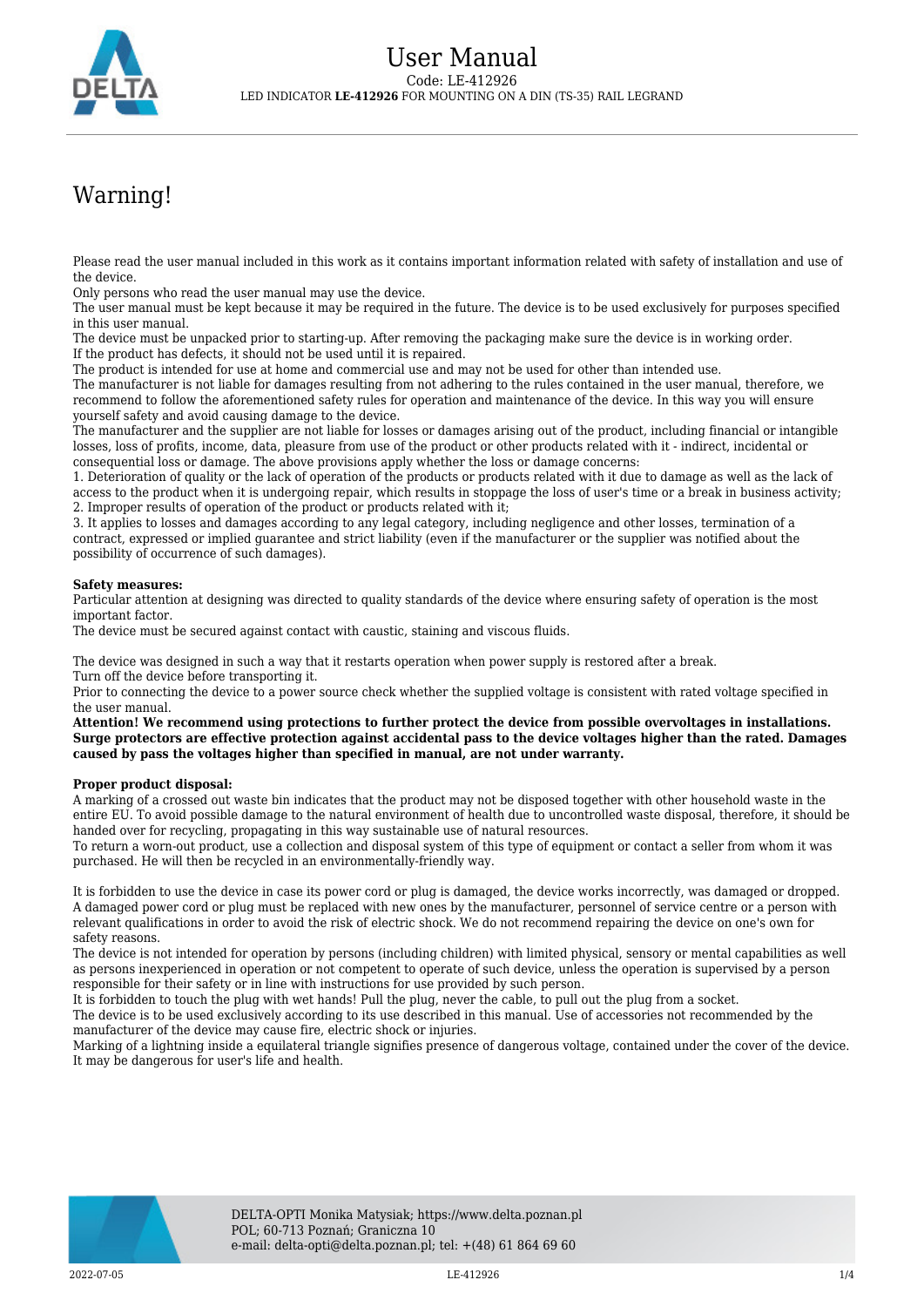



The LED indicator designed to mounting on the DIN TS-35 rail.

| Device type:              | LED indicator, single             |
|---------------------------|-----------------------------------|
| Color:                    | Green                             |
| Rated voltage:            | 110 / 400 V AC, 50 / 60 Hz        |
| Power consumption:        | 0.17 W @ 230 V AC                 |
| Connectors type:          | screw terminals                   |
| Housing:                  | Plastic, DIN, TS-35 rail mounting |
| Width in 17.5 mm modules: |                                   |
| Weight:                   | $0.048$ kg                        |
| Dimensions:               | 18 x 85 x 68 mm                   |
| Manufacturer / Brand:     | LEGRAND                           |
| Guarantee:                | 2 years                           |

Front view:

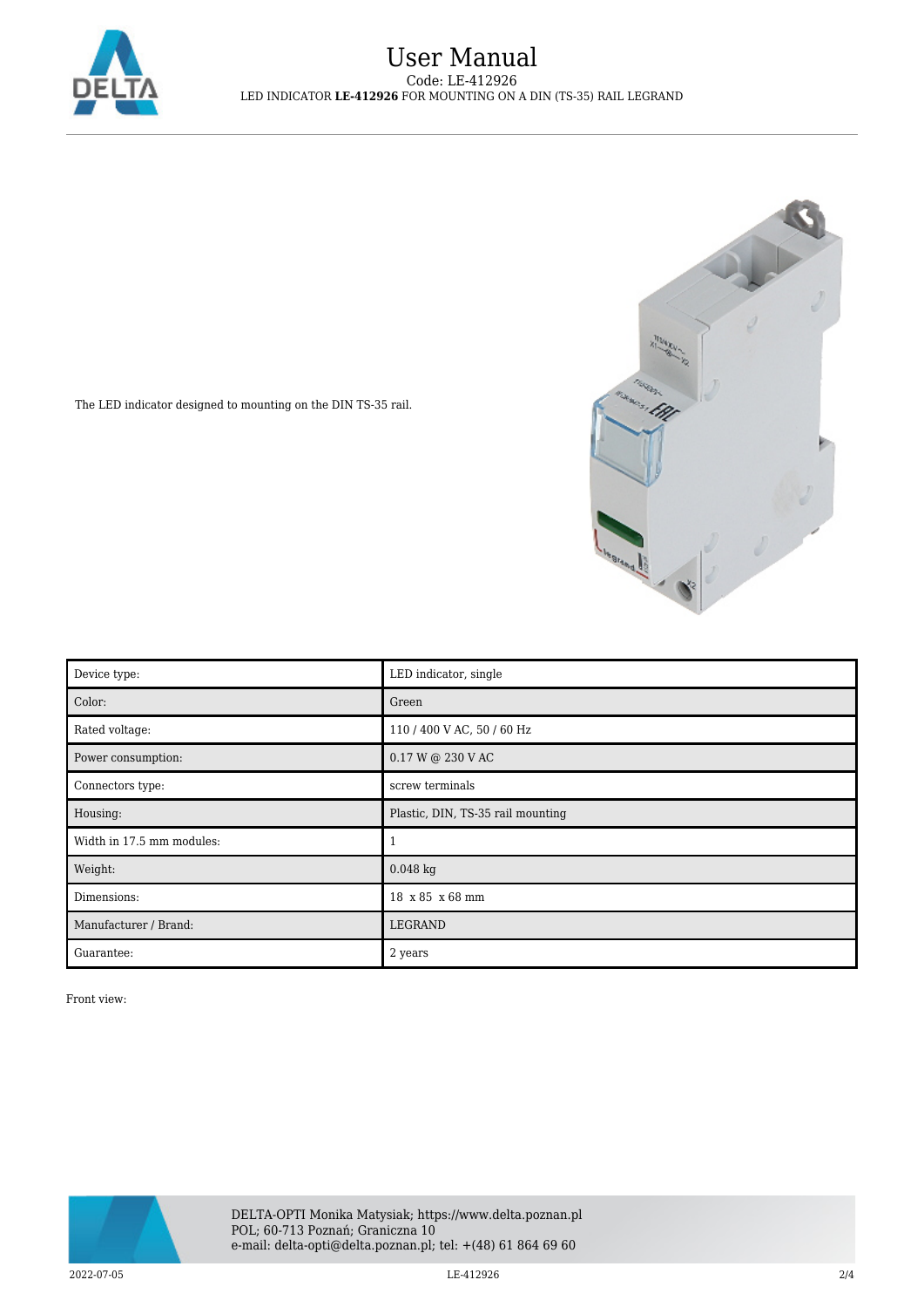





Mounting side view:



DELTA-OPTI Monika Matysiak; https://www.delta.poznan.pl POL; 60-713 Poznań; Graniczna 10 e-mail: delta-opti@delta.poznan.pl; tel: +(48) 61 864 69 60

 $2022$ -07-05 3/4